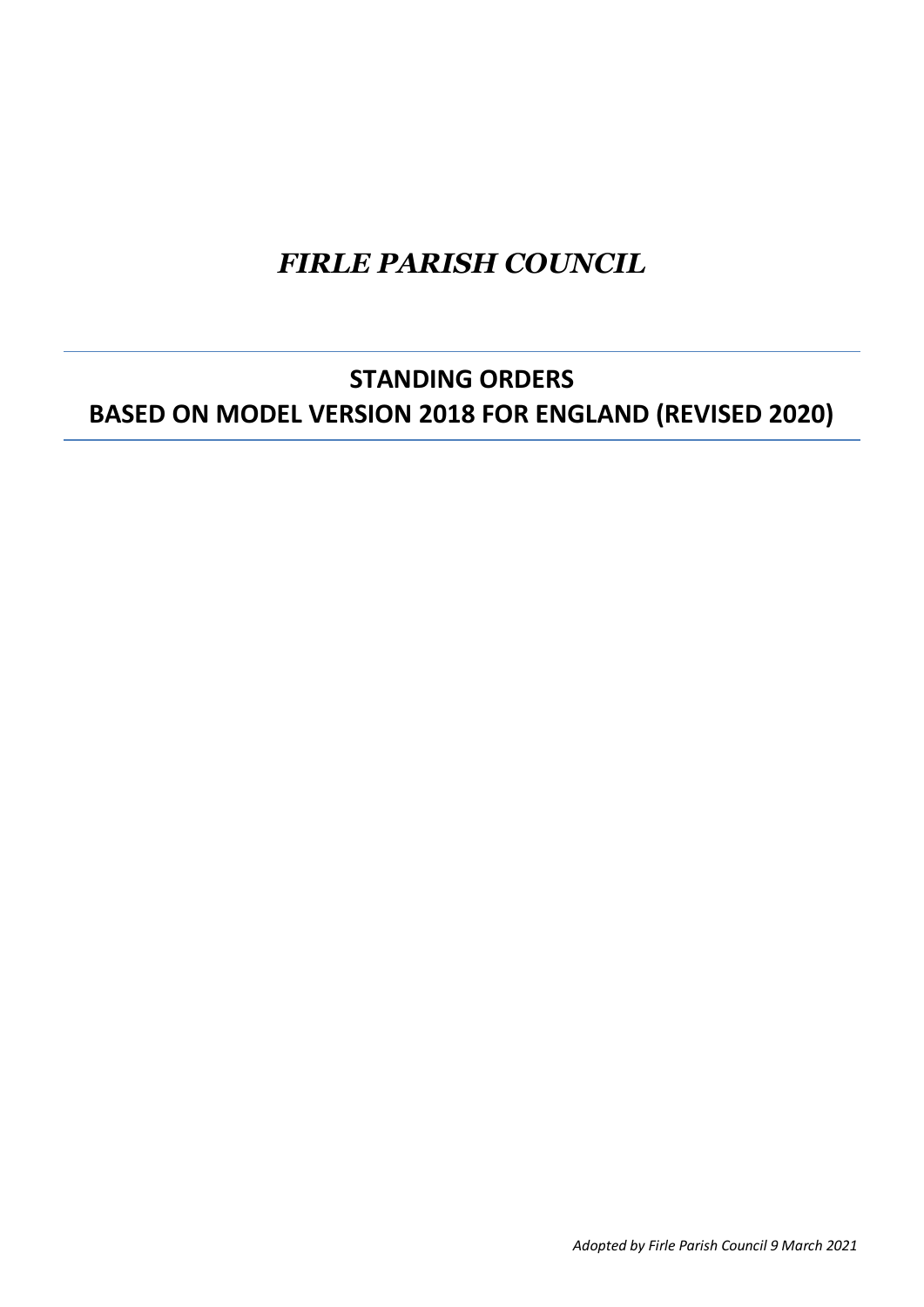## **INDEX OF STANDING ORDERS**

| <b>NUMBER</b>  | <b>STANDING ORDER</b>                                                | <b>PAGE</b> |
|----------------|----------------------------------------------------------------------|-------------|
| $\mathbf{1}$   | <b>RULES OF DEBATE AT MEETINGS</b>                                   | 3           |
| $\overline{2}$ | DISORDERLY CONDUCT AT MEETINGS                                       | 4           |
| 3              | <b>MEETINGS GENERALLY</b>                                            | 4           |
| 4              | <b>COMMITTEES AND SUB-COMMITTEES</b>                                 | 6           |
| 5              | ORDINARY COUNCIL MEETINGS                                            | 6           |
| 6              | EXTRAORDINARY MEETINGS OF THE COUNCIL, COMMITTEES AND SUB-           | 8           |
|                | <b>COMMITTEES</b>                                                    |             |
| $\overline{7}$ | PREVIOUS RESOLUTIONS                                                 | 8           |
| 8              | <b>VOTING ON APPOINTMENTS</b>                                        | 8           |
| 9              | MOTIONS FOR A MEETING THAT REQUIRE WRITTEN NOTICE TO BE GIVEN TO THE | 8           |
|                | <b>PROPER OFFICER</b>                                                |             |
| 10             | MOTIONS AT A MEETING THAT DO NOT REQUIRE WRITTEN NOTICE              | 9           |
| 11             | MANAGEMENT OF INFORMATION                                            | 9           |
| 12             | <b>DRAFT MINUTES</b>                                                 | 10          |
| 13             | CODE OF CONDUCT AND DISPENSATIONS                                    | 10          |
| 14             | <b>CODE OF CONDUCT COMPLAINTS</b>                                    | 11          |
| 15             | <b>PROPER OFFICER</b>                                                | 11          |
| 16             | RESPONSIBLE FINANCIAL OFFICER                                        | 12          |
| 17             | ACCOUNTS AND ACCOUNTING STATEMENTS                                   | 12          |
| 18             | FINANCIAL CONTROLS AND PROCUREMENT                                   | 13          |
| 19             | <b>HANDLING STAFF MATTERS</b>                                        | 14          |
| 20             | RESPONSIBILITIES TO PROVIDE INFORMATION                              | 15          |
| 21             | RESPONSIBILITIES UNDER DATA PROTECTION LEGISLATION                   | 15          |
| 22             | RELATIONS WITH THE PRESS/MEDIA                                       | 15          |
| 23             | EXECUTION AND SEALING OF LEGAL DEEDS                                 | 15          |
| 24             | COMMUNICATING WITH DISTRICT AND COUNTY OR UNITARY COUNCILLORS        | 16          |
| 25             | RESTRICTIONS ON COUNCILLOR ACTIVITIES                                | 16          |
| 26             | STANDING ORDERS GENERALLY                                            | 16          |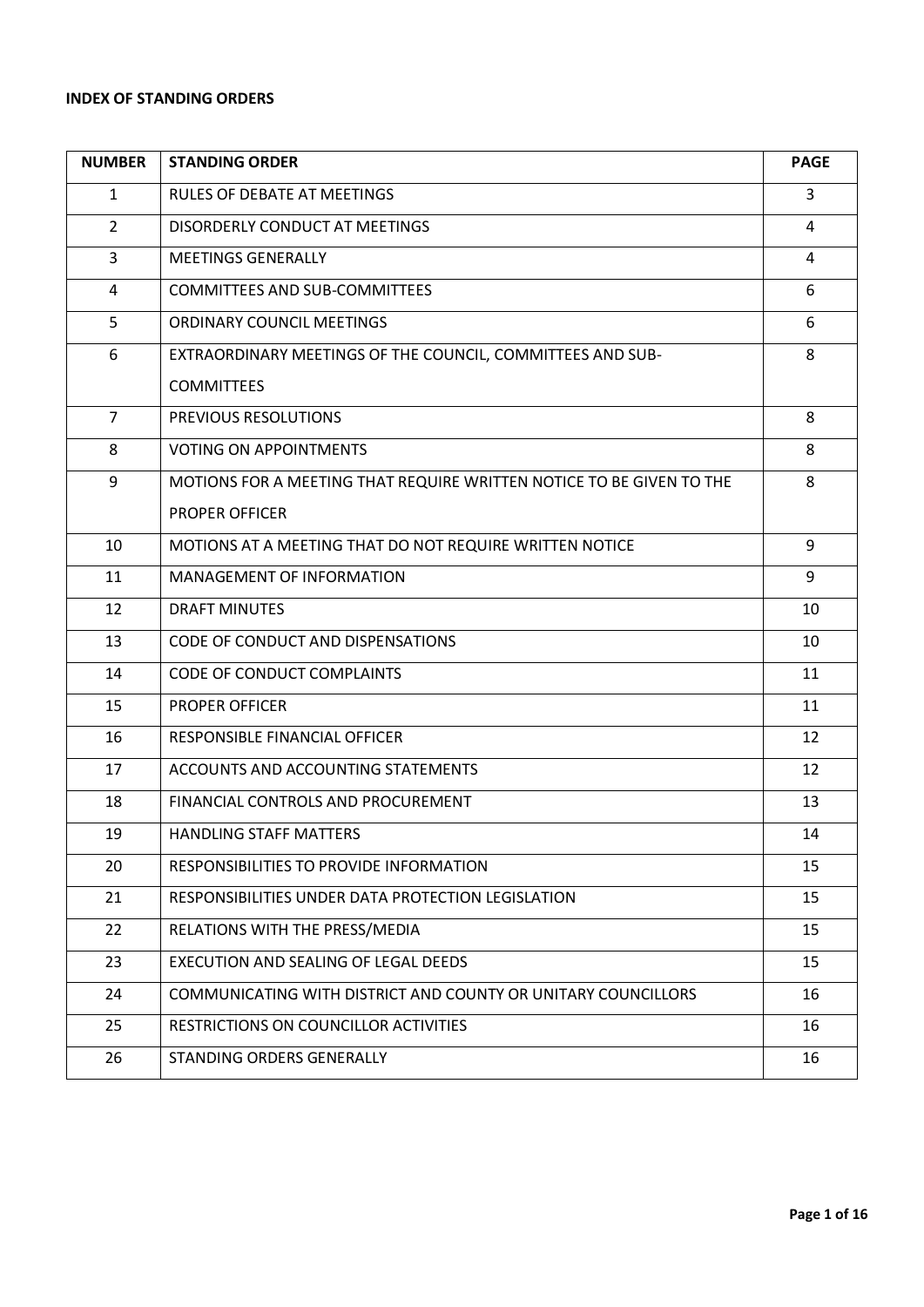#### **INTRODUCTION**

Standing orders are the written rules of a local council. Standing orders are essential to regulate the proceedings of a meeting. A council may also use standing orders to confirm or refer to various internal organisational and administrative arrangements. The standing orders of a council are not the same as the policies of a council but standing orders may refer to them.

Local councils operate within a wide statutory framework. NALC model standing orders incorporate and reference many statutory requirements to which councils are subject. It is not possible for the model standing orders to contain or reference all the statutory or legal requirements which apply to local councils. For example, it is not practical for model standing orders to document all obligations under data protection legislation. The statutory requirements to which a council is subject apply whether or not they are incorporated in a council's standing orders.

The model standing orders do not include model financial regulations. Financial regulations are standing orders to regulate and control the financial affairs and accounting procedures of a local council. The financial regulations, as opposed to the standing orders of a council, include most of the requirements relevant to the council's Responsible Financial Officer.

#### **DRAFTING NOTES**

Model standing orders that are in bold type contain legal and statutory requirements. It is recommended that councils adopt them without changing them or their meaning. Model standing orders not in bold are designed to help councils operate effectively but they do not contain statutory requirements so they may be adopted as drafted or amended to suit a council's needs. It is NALC's view that all model standing orders will generally be suitable for councils.

References to gender are non-specific.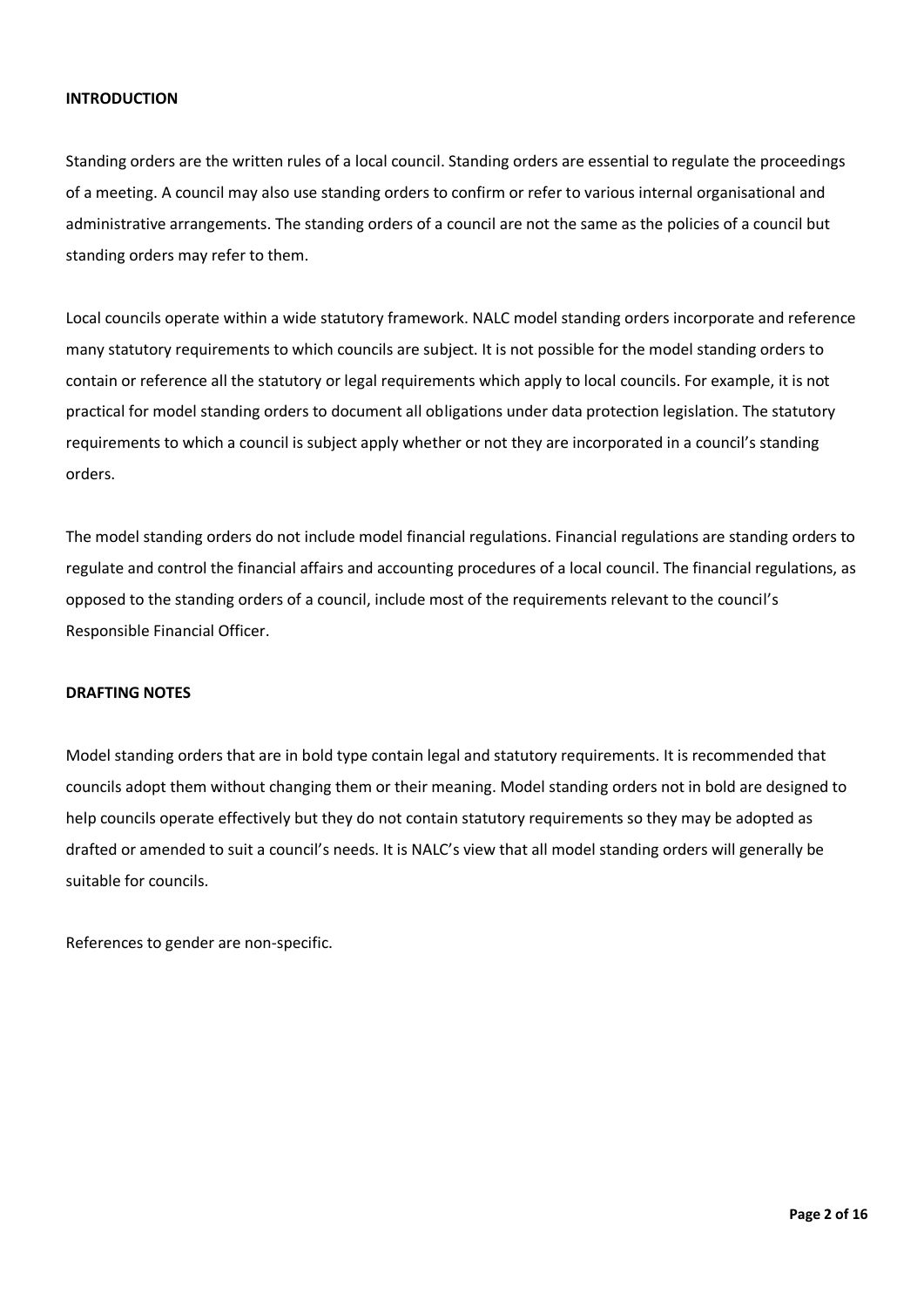## **1 RULES OF DEBATE AT MEETINGS**

- a Motions on the agenda shall be considered in the order that they appear unless the order is changed at the discretion of the chairman of the meeting.
- b A motion (including an amendment) shall not be progressed unless it has been moved and seconded.
- c A motion on the agenda that is not moved by its proposer may be treated by the chairman of the meeting as withdrawn.
- d If a motion (including an amendment) has already been seconded, it may be withdrawn by the proposer only with the consent of the seconder and the meeting.
- e Any amendment to a motion is a proposal to remove or add words to a motion. It shall not negate the motion.
- f If an amendment to the original motion is carried, the original motion (as amended) becomes the substantive motion upon which further amendment(s) may be moved.
- g An amendment shall not be considered unless early verbal notice of it is given at the meeting and, if requested by the chairman of the meeting, is expressed in writing to the chairman.
- h A councillor may move an amendment to his own motion if agreed by the meeting. If a motion has already been seconded, the amendment shall be with the consent of the seconder and the meeting.
- i If there is more than one amendment to an original or substantive motion, the amendments shall be moved in the order directed by the chairman of the meeting.
- j Subject to standing order 1(k), only one amendment shall be moved and debated at a time, the order of which shall be directed by the chairman of the meeting.
- k One or more amendments may be discussed together if the chairman of the meeting considers this expedient, but each amendment shall be voted upon separately.
- l A councillor may not move more than one amendment to an original or substantive motion.
- m The mover of an amendment shall have no right of reply at the end of debate on it.
- n Where a series of amendments to an original motion are carried, the mover of the original motion shall have a right of reply either at the end of debate on the first amendment or at the very end of debate on the final substantive motion immediately before it is put to the vote.
- o Unless permitted by the chairman of the meeting, a councillor may speak once in the debate on a motion except:
	- i. to speak on an amendment moved by another councillor;
	- ii. to move or speak on another amendment if the motion has been amended since he last spoke;
	- iii. to make a point of order;
	- iv. to give a personal explanation; or
	- v. to exercise a right of reply.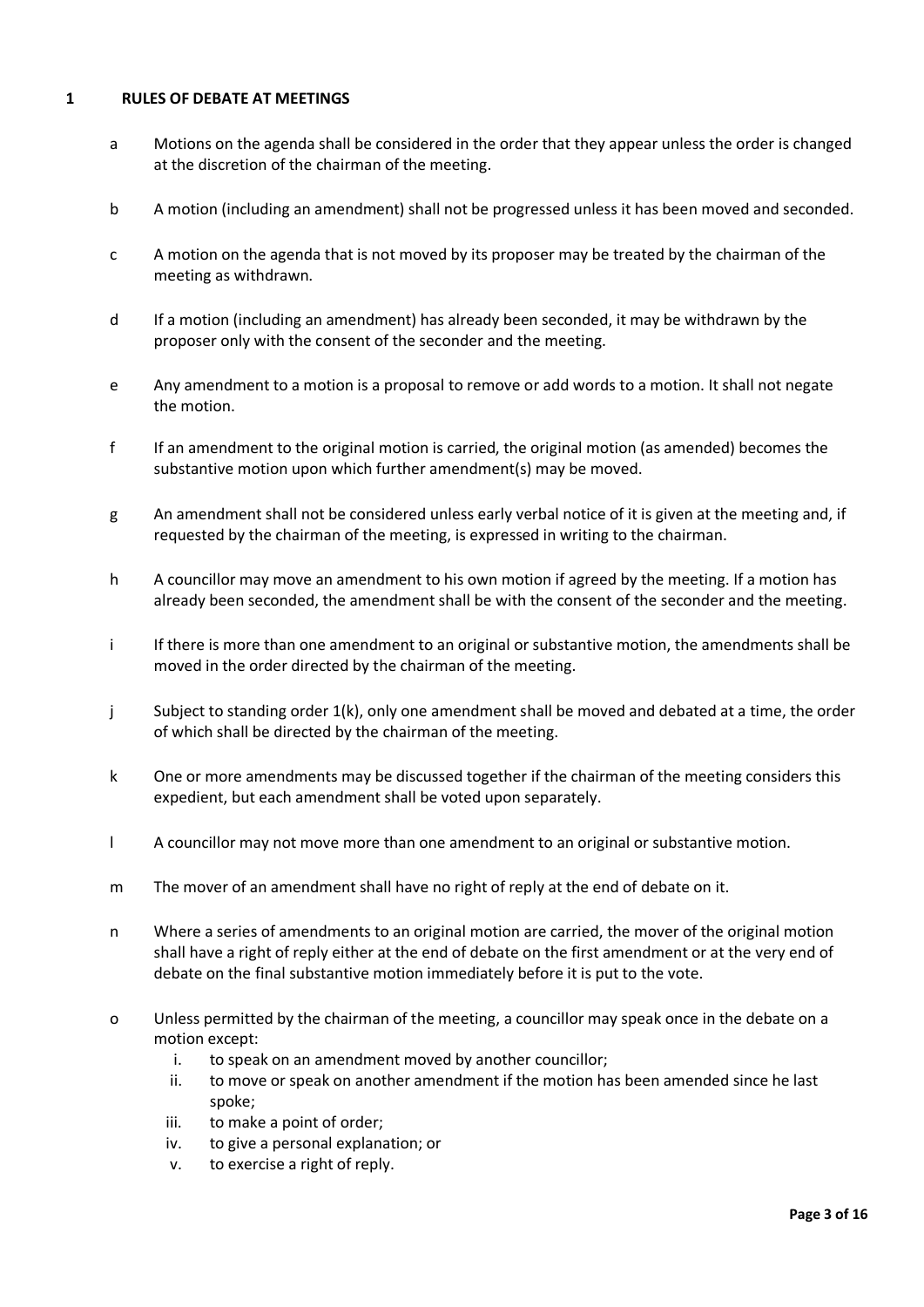- p During the debate of a motion, a councillor may interrupt only on a point of order or a personal explanation and the councillor who was interrupted shall stop speaking. A councillor raising a point of order shall identify the standing order which he considers has been breached or specify the other irregularity in the proceedings of the meeting he is concerned by.
- q A point of order shall be decided by the chairman of the meeting and his decision shall be final.
- r When a motion is under debate, no other motion shall be moved except:
	- i. to amend the motion;
	- ii. to proceed to the next business;
	- iii. to adjourn the debate;
	- iv. to put the motion to a vote;
	- v. to ask a person to be no longer heard or to leave the meeting;
	- vi. to refer a motion to a committee or sub-committee for consideration;
	- vii. to exclude the public and press;
	- viii. to adjourn the meeting; or
	- ix. to suspend particular standing order(s), except those which reflect mandatory statutory or legal requirements.
- s Before an original or substantive motion is put to the vote, the chairman of the meeting shall be satisfied that the motion has been sufficiently debated and that the mover of the motion under debate has exercised or waived his right of reply.
- t Excluding motions moved under standing order 1(r), the contributions or speeches by a councillor shall relate only to the motion under discussion and shall not exceed three minutes without the consent of the chairman of the meeting.

#### **2 DISORDERLY CONDUCT**

- a No person shall obstruct the transaction of business at a meeting or behave offensively or improperly. If this standing order is ignored, the chairman of the meeting shall request such person(s) to moderate or improve their conduct.
- b If person(s) disregard the request of the chairman of the meeting to moderate or improve their conduct any councillor (including the chairman of the meeting) may move that the person be no longer heard or be excluded from the meeting. The motion, if seconded, shall be put to the vote without discussion.
- c If a resolution made in accordance with standing order  $2(b)$  is ignored, the chairman of the meeting may take further reasonable steps to restore order or to progress the meeting. This may include temporarily suspending or closing the meeting.

#### **3 MEETINGS GENERALLY**

- a **Meetings shall not take place in premises, which at the time of the meeting, are used for the supply of alcohol, unless no other premises are available free of charge or at a reasonable cost.**
- b **The minimum 3 clear days' notice of a meeting does not include the day on which notice was issued, the day of the meeting, a Sunday, a day of the Christmas break, a day of the Easter break or of a bank holiday or a day appointed for public thanksgiving or mourning.**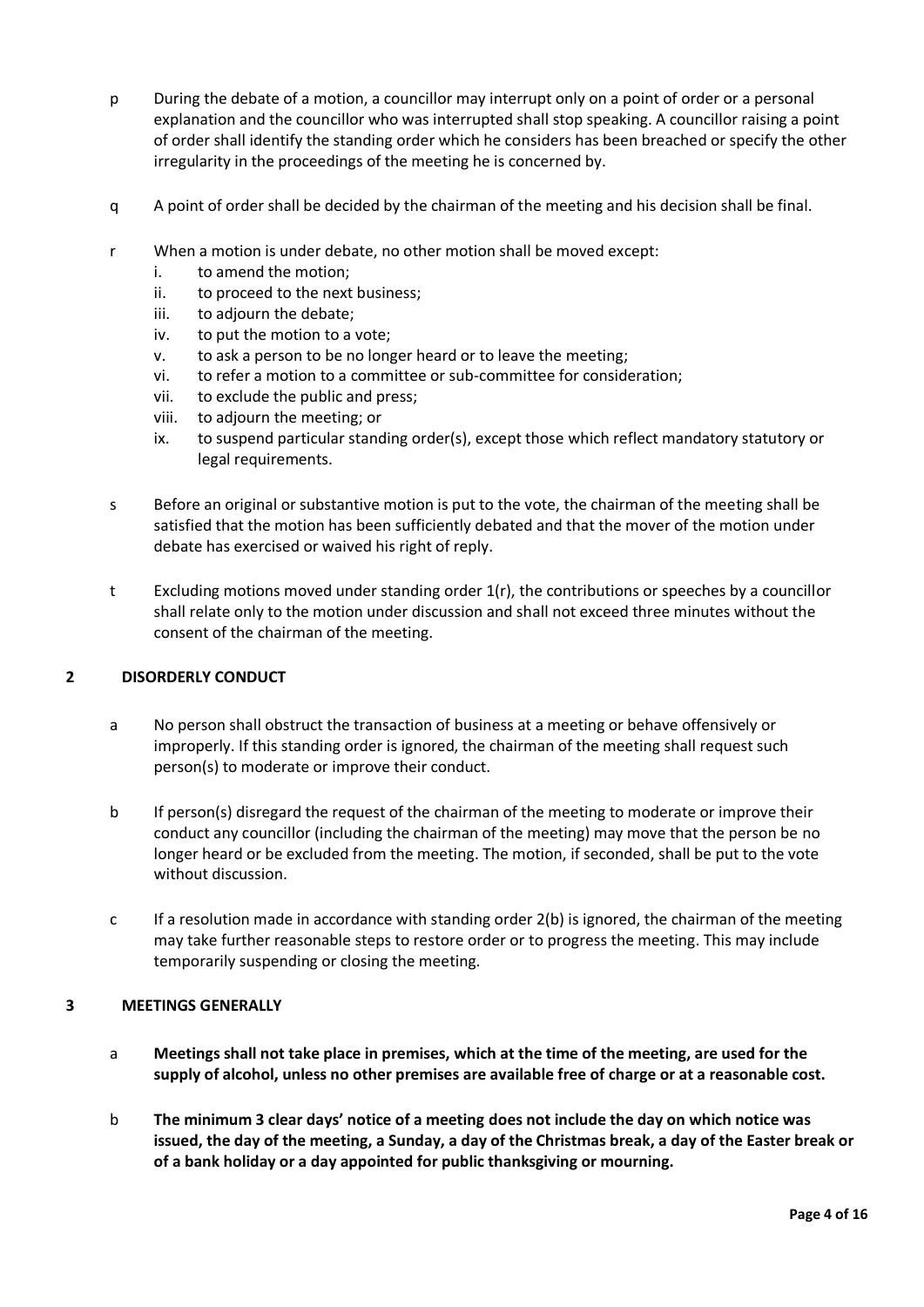- c **Meetings shall be open to the public unless their presence is prejudicial to the public interest by reason of the confidential nature of the business to be transacted or for other special reasons. The public's exclusion from part or all of a meeting shall be by a resolution which shall give reasons for the public's exclusion.**
- d Members of the public may make representations, answer questions and give evidence at a meeting which they are entitled to attend in respect of the business on the agenda.
- e The period of time designated for public participation at a meeting in accordance with standing order 3(d) shall not exceed fifteen minutes, unless directed by the chairman of the meeting.
- f Subject to standing order 3(e), a member of the public shall not speak for more than three minutes.
- g In accordance with standing order  $3(d)$ , a question shall not require a response at the meeting nor start a debate on the question. The chairman of the meeting may direct that a written or oral response be given.
- h A person shall raise his hand when requesting to speak and stand when speaking (except where a person has a disability or is likely to suffer discomfort). The chairman of the meeting may at any time permit a person to be seated when speaking.
- i Any person who speaks at a meeting shall direct his comments to the chairman of the meeting.
- j Only one person is permitted to speak at a time. If more than one person wants to speak, the chairman of the meeting shall direct the order of speaking.
- k **Subject to standing order 3(l), a person who attends a meeting is permitted to report on the meeting whilst the meeting is open to the public. To "report" means to film, photograph, make an audio recording of meeting proceedings, use any other means for enabling persons not present to see or hear the meeting as it takes place or later or to report or to provide oral or written commentary about the meeting so that the report or commentary is available as the meeting takes place or later to persons not present.**
- l **A person at a meeting may not provide an oral report or oral commentary about a meeting as it takes place without permission.**
- m **The press shall be provided with reasonable facilities for the taking of their report of all or part of a meeting at which they are entitled to be present**.
- n **Subject to standing orders which indicate otherwise, anything authorised or required to be done by, to or before the chairman of the council may in his absence be done by, to or before the vicechairman of the council.**
- o **The chairman of the council, if present, shall preside at a meeting. If the chairman is absent from a meeting, the vice-chairman of the council if present, shall preside. If both the chairman and the vice-chairman are absent from a meeting, a councillor as chosen by the councillors present at the meeting shall preside at the meeting.**
- p **Subject to a meeting being quorate, all questions at a meeting shall be decided by a majority of the councillors and non-councillors with voting rights present and voting.**
- q **The chairman of a meeting may give an original vote on any matter put to the vote, and in the case of an equality of votes may exercise his casting vote whether or not he gave an original vote.**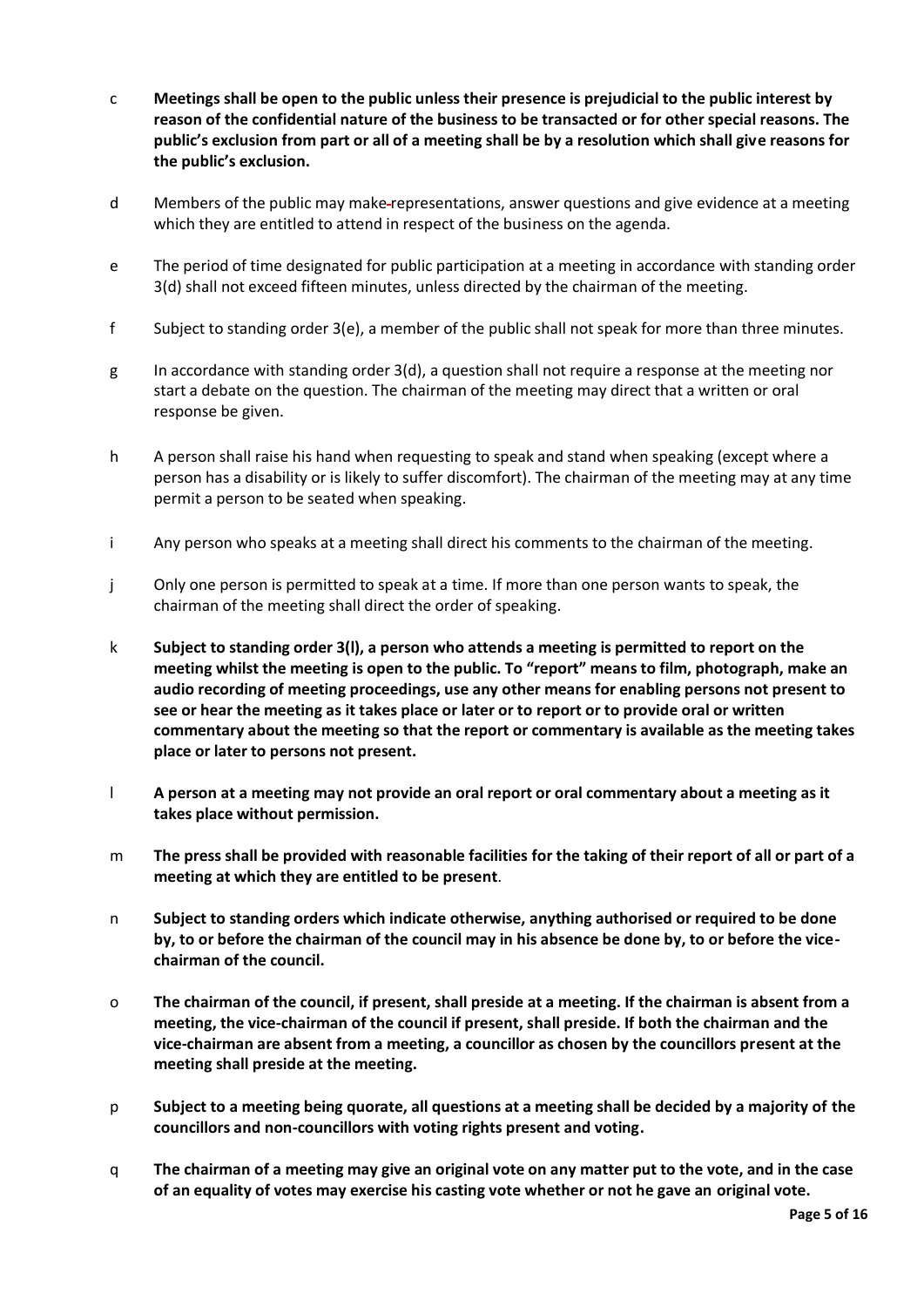*See standing orders 5(h) and (i) for the different rules that apply in the election of the chairman of the council at the annual meeting of the council.*

- r **Unless standing orders provide otherwise, voting on a question shall be by a show of hands. At the request of a councillor, the voting on any question shall be recorded so as to show whether each councillor present and voting gave his vote for or against that question.** Such a request shall be made before moving on to the next item of business on the agenda.
- s The minutes of a meeting shall include an accurate record of the following:
	- i. The time and place of the meeting;
	- ii. The names of councillors who are present and the names of councillors who are absent, noting those that have given apologies;
	- iii. Interests that have been declared by councillors and non-councillors with voting rights;
	- iv. The grant of dispensations (if any) to councillors and non-councillors with voting rights;
	- v. Whether a councillor or non-councillor with voting rights left the meeting when matters that they held interests in were being considered;
	- vi. If there was a public participation session; and
	- vii. The resolutions made.
- t **A councillor or a non-councillor with voting rights who has a disclosable pecuniary interest, or another interest as set out in the council's code of conduct in a matter being considered at a meeting is subject to statutory limitations or restrictions under the code on his right to participate and vote on that matter.**
- u **No business may be transacted at a meeting unless at least one third of the whole number of members of the council are present and in no case shall the quorum of a meeting be less than 3.**
- v **If a meeting is or becomes inquorate no business shall be transacted** and the meeting shall be closed. The business on the agenda for the meeting shall be adjourned to another meeting.
- w Meetings shall not exceed a period of three hours.

#### **4 COMMITTEES AND SUB-COMMITTEES**

- a **Unless the council determines otherwise, a committee may appoint a sub-committee whose terms of reference and members shall be determined by the committee.**
- b **The members of a committee may include non-councillors unless it is a committee which regulates and controls the finances of the council.**
- c **Unless the council determines otherwise, all the members of an advisory committee and a subcommittee of the advisory committee may be non-councillors.**

#### **5 ORDINARY COUNCIL MEETINGS**

- a **In an election year, the annual meeting of the council shall be held on or within 14 days following the day on which the councillors elected take office.**
- b **In a year which is not an election year, the annual meeting of the council shall be held on such day in May as the council decides.**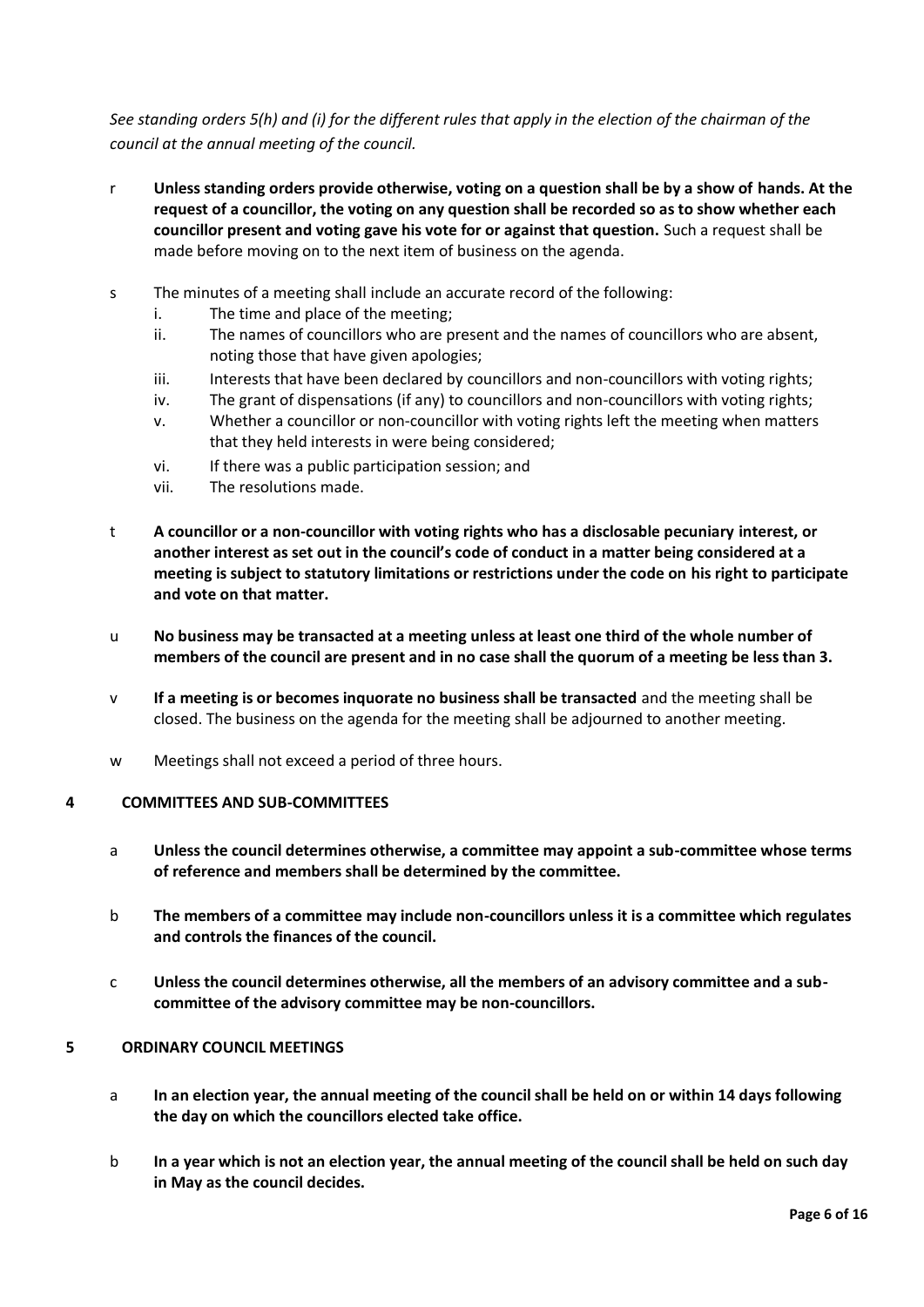- c **If no other time is fixed, the annual meeting of the council shall take place at 6pm.**
- d **In addition to the annual meeting of the council, at least three other ordinary meetings shall be held in each year on such dates and times as the council decides.**
- e **The first business conducted at the annual meeting of the council shall be the election of the chairman and vice-chairman of the council.**
- f **The chairman of the council, unless he has resigned or becomes disqualified, shall continue in office and preside at the annual meeting until his successor is elected at the next annual meeting of the council.**
- g **The vice-chairman of the council, unless he resigns or becomes disqualified, shall hold office until immediately after the election of the chairman of the council at the next annual meeting of the council.**
- h **In an election year, if the current chairman of the council has not been re-elected as a member of the council, he shall preside at the annual meeting until a successor chairman of the council has been elected. The current chairman of the council shall not have an original vote in respect of the election of the new chairman of the council but shall give a casting vote in the case of an equality of votes.**
- i **In an election year, if the current chairman of the council has been re-elected as a member of the council, he shall preside at the annual meeting until a new chairman of the council has been elected. He may exercise an original vote in respect of the election of the new chairman of the council and shall give a casting vote in the case of an equality of votes.**
- j Following the election of the chairman of the council and vice-chairman (if there is one) of the council at the annual meeting, the order of business shall include:
	- i. **In an election year, delivery by the chairman of the council and councillors of their acceptance of office forms unless the council resolves for this to be done at a later date. In a year which is not an election year, delivery by the chairman of the council of his acceptance of office form unless the council resolves for this to be done at a later date;**
	- ii. Confirmation of the accuracy of the minutes of the last meeting of the council;
	- iii. Review of delegation arrangements to staff and other local authorities;
	- iv. Review and adoption of appropriate standing orders and financial regulations;
	- v. Review of arrangements (including legal agreements) with other local authorities, not-forprofit bodies and businesses;
	- vi. Review of representation on or work with external bodies and arrangements for reporting back;
	- vii. In an election year, to make arrangements with a view to the council becoming eligible to exercise the general power of competence in the future;
	- viii. Review of inventory of land and other assets including buildings and office equipment;
	- ix. Confirmation of arrangements for insurance cover in respect of all insurable risks;
	- x. Review of the council's and/or staff subscriptions to other bodies;
	- xi. Review of the council's complaints procedure;
	- xii. Review of the council's policies, procedures and practices in respect of its obligations under the freedom of information and data protection legislation (see also standing orders 11,20 and 21);
	- xiii. Review of the council's policy for dealing with the press/media;
	- xiv. Review of the council's employment policies and procedures;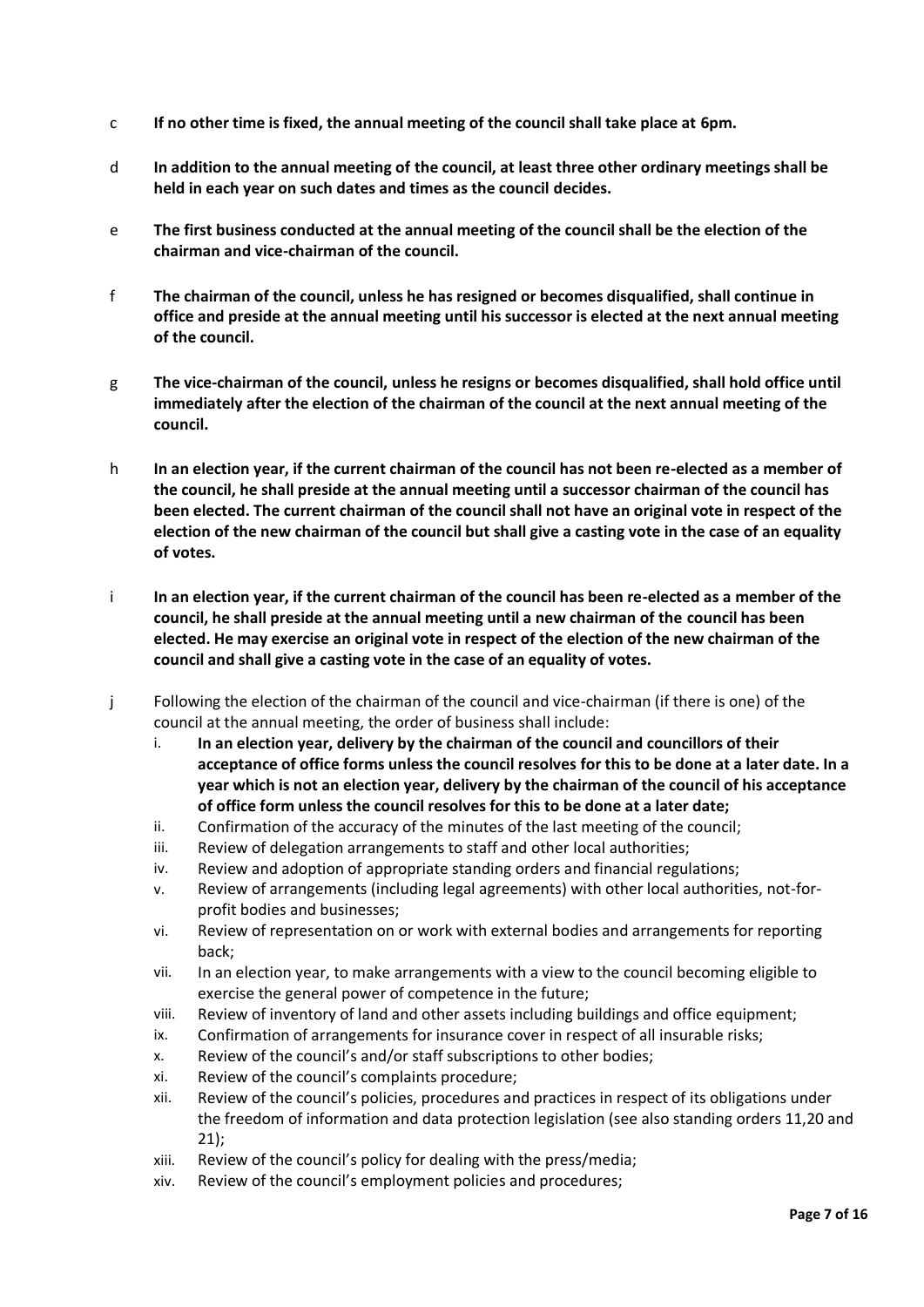- xv. Review of the council's expenditure incurred under s.137 of the Local Government Act 1972 or the general power of competence;
- xvi. Determining the dates, times and place of ordinary meetings of the council up to and including the next annual meeting of the council.

## **6 EXTRAORDINARY MEETINGS OF THE COUNCIL**

- a **The chairman of the council may convene an extraordinary meeting of the council at any time.**
- b **If the chairman of the council does not call an extraordinary meeting of the council within 7 days of having been requested in writing to do so by two councillors, any two councillors may convene an extraordinary meeting of the council. The public notice giving the time, venue and agenda for such a meeting must be signed by the two councillors.**

## **7 PREVIOUS RESOLUTIONS**

- a A resolution shall not be reversed within six months except either by a special motion, which requires written notice of at least three councillors to be given to the Proper Officer in accordance with standing order 9.
- b When a motion moved pursuant to standing order 7(a) above has been disposed of, no similar motion may be moved within a further six months.

### **8 VOTING ON APPOINTMENTS**

a Where more than two persons have been nominated for a position to be filled by the council and none of those persons has received an absolute majority of votes in their favour, the name of the person having the least number of votes shall be struck off the list and a fresh vote taken. This process shall continue until a majority of votes is given in favour of one person. A tie in votes may be settled by the casting vote exercisable by the chairman of the meeting.

#### **9 MOTIONS FOR A MEETING THAT REQUIRE WRITTEN NOTICE TO BE GIVEN TO THE PROPER OFFICER**

- a A motion shall relate to the responsibilities of the meeting for which it is tabled and, in any event, shall relate to the performance of the council's statutory functions, powers and obligations or an issue which specifically affects the council's area or its residents.
- b No motion may be moved at a meeting unless it is on the agenda and the mover has given written notice of its wording to the Proper Officer at least 7 clear days before the meeting. Clear days do not include the day of the notice or the day of the meeting.
- c The Proper Officer may, before including a motion on the agenda received in accordance with standing order 9(b), correct obvious grammatical or typographical errors in the wording of the motion.
- d If the Proper Officer considers the wording of a motion received in accordance with standing order 9(b) is not clear in meaning, the motion shall be rejected until the mover of the motion resubmits it, so that it can be understood, in writing, to the Proper Officer at least 4 clear days before the meeting.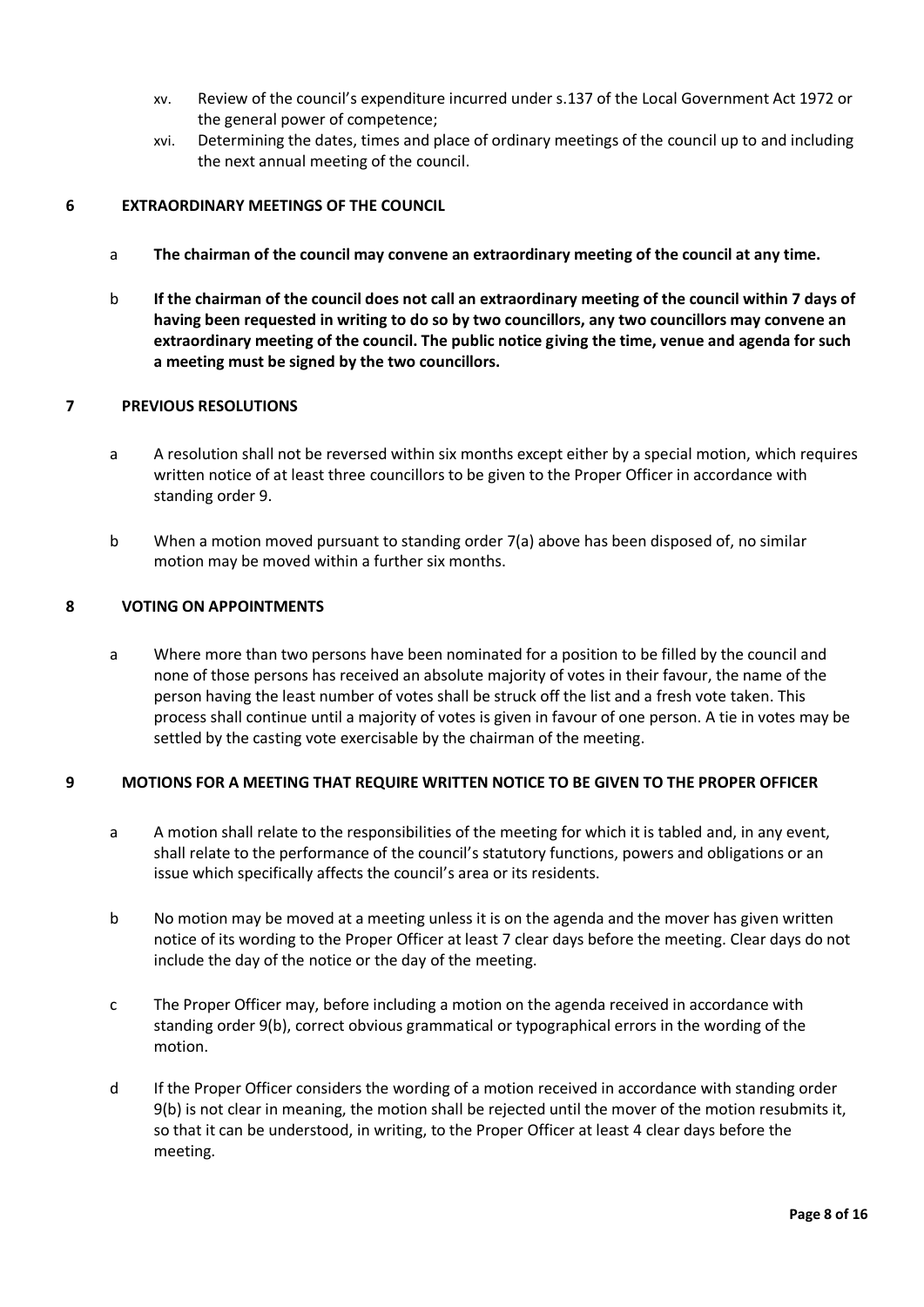- e If the wording or subject of a proposed motion is considered improper, the Proper Officer shall consult with the chairman of the forthcoming meeting or, as the case may be, the councillors who have convened the meeting, to consider whether the motion shall be included in the agenda or rejected.
- f The decision of the Proper Officer as to whether or not to include the motion on the agenda shall be final.
- g Motions received shall be recorded and numbered in the order that they are received.
- h Motions rejected shall be recorded with an explanation by the Proper Officer for their rejection.

## **10 MOTIONS AT A MEETING THAT DO NOT REQUIRE WRITTEN NOTICE**

- a The following motions may be moved at a meeting without written notice to the Proper Officer:
	- i. To correct an inaccuracy in the draft minutes of the meeting;
	- ii. To move to a vote;
	- iii. To defer consideration of a motion;
	- iv. To appoint a person to preside at a meeting.
	- v. To change the order of business on the agenda;
	- vi. To proceed to the next business on the agenda;
	- vii. To require a written report;
	- viii. To extend the time limits for speaking;
	- ix. To exclude the press and public from a meeting in respect of confidential or other information which is prejudicial to the public interest;
	- x. To not hear further from a councillor or a member of the public;
	- xi. To exclude a councillor or a member of the public for disorderly conduct;
	- xii. To temporarily suspend the meeting;
	- xiii. To suspend a particular standing order (unless it reflects mandatory or legal requirements);
	- xiv. To adjourn the meeting; or
	- xv. To close the meeting.

#### **11 MANAGEMENT OF INFORMATION**

*See also standing order 20*

- **a The council shall have in place and keep under review, technical and organisational measures to keep secure information (including personal data) which it holds in paper and electronic form. Such arrangements shall include deciding who has access to personal data and encryption of personal data.**
- **b The council shall have in place, and keep under review, policies for the retention and safe destruction of all information (including personal data) which it holds in paper and electronic form. The council's retention policy shall confirm the period for which information (including personal data) shall be retained or if this is not possible the criteria used to determine that period (e.g., the Limitation Act 1980).**
- **c The agenda, papers that support the agenda and the minutes of a meeting shall not disclose or otherwise undermine confidential information or personal data without legal justification.**
- **d Councillors, staff, the council's contractors and agents shall not disclose confidential information or personal data without legal justification.**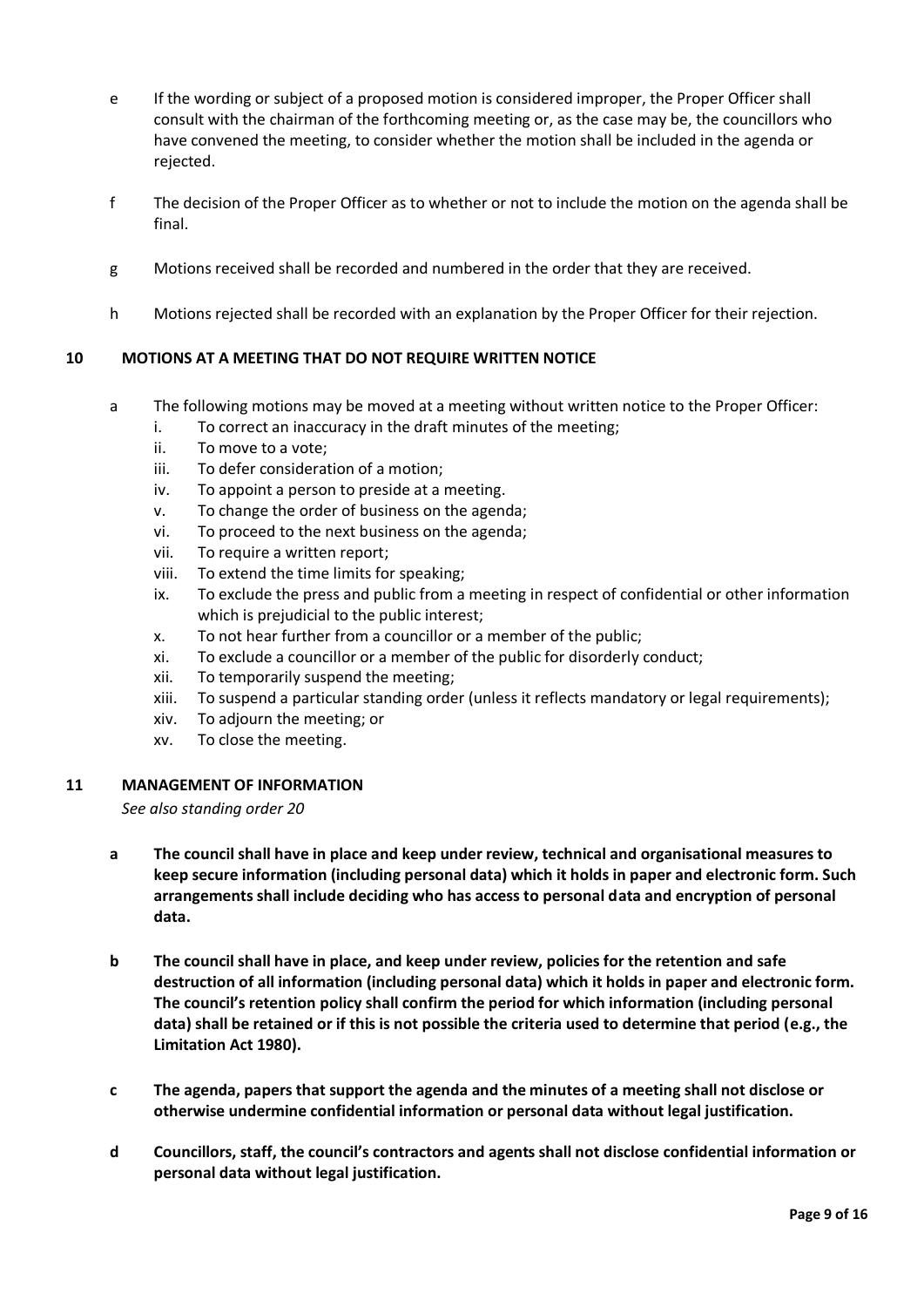## **12 DRAFT MINUTES**

- a If the draft minutes of a preceding meeting have been served on councillors with the agenda to attend the meeting at which they are due to be approved for accuracy, they shall be taken as read.
- b There shall be no discussion about the draft minutes of a preceding meeting except in relation to their accuracy. A motion to correct an inaccuracy in the draft minutes shall be moved in accordance with standing order 10(a) (i).
- c The accuracy of the draft minutes, including any amendment(s) made to them, shall be confirmed by resolution and shall be signed by the chairman of the meeting and stand as an accurate record of the meeting to which the minutes relate.
- d If the chairman of the meeting does not consider the minutes to be an accurate record of the meeting to which they relate, he shall sign the minutes and include a paragraph in the following terms or to the same effect:

*"The chairman of this meeting does not believe that the minutes of the meeting of the council held on [date] in respect of ( ) were a correct record but his view was not upheld by the meeting and the minutes are confirmed as an accurate record of the proceedings."*

- **e If the council's gross annual income or expenditure (whichever is higher) does not exceed £25,000, it shall publish draft minutes on a website which is publicly accessible and free of charge not later than one month after the meeting has taken place.**
- f Subject to the publication of draft minutes in accordance with standing order 12(e) and standing order 20(a) and following a resolution which confirms the accuracy of the minutes of a meeting, the draft minutes or recordings of the meeting for which approved minutes exist shall be destroyed.

#### **13 CODE OF CONDUCT AND DISPENSATIONS**

*See also standing order 3(u)*

- a All councillors and non-councillors with voting rights shall observe the code of conduct adopted by the council.
- b Unless he has been granted a dispensation, a councillor or non-councillor with voting rights shall withdraw from a meeting when it is considering a matter in which he has a disclosable pecuniary interest. He may return to the meeting after it has considered the matter in which he had the interest.
- c Unless he has been granted a dispensation, a councillor or non-councillor with voting rights shall withdraw from a meeting when it is considering a matter in which he has another interest if so required by the council's code of conduct. He may return to the meeting after it has considered the matter in which he had the interest.
- d **Dispensation requests shall be in writing and submitted to the Proper Officer** as soon as possible before the meeting, or failing that, at the start of the meeting for which the dispensation is required.
- e A decision as to whether to grant a dispensation shall be made by the Proper Officer and that decision is final.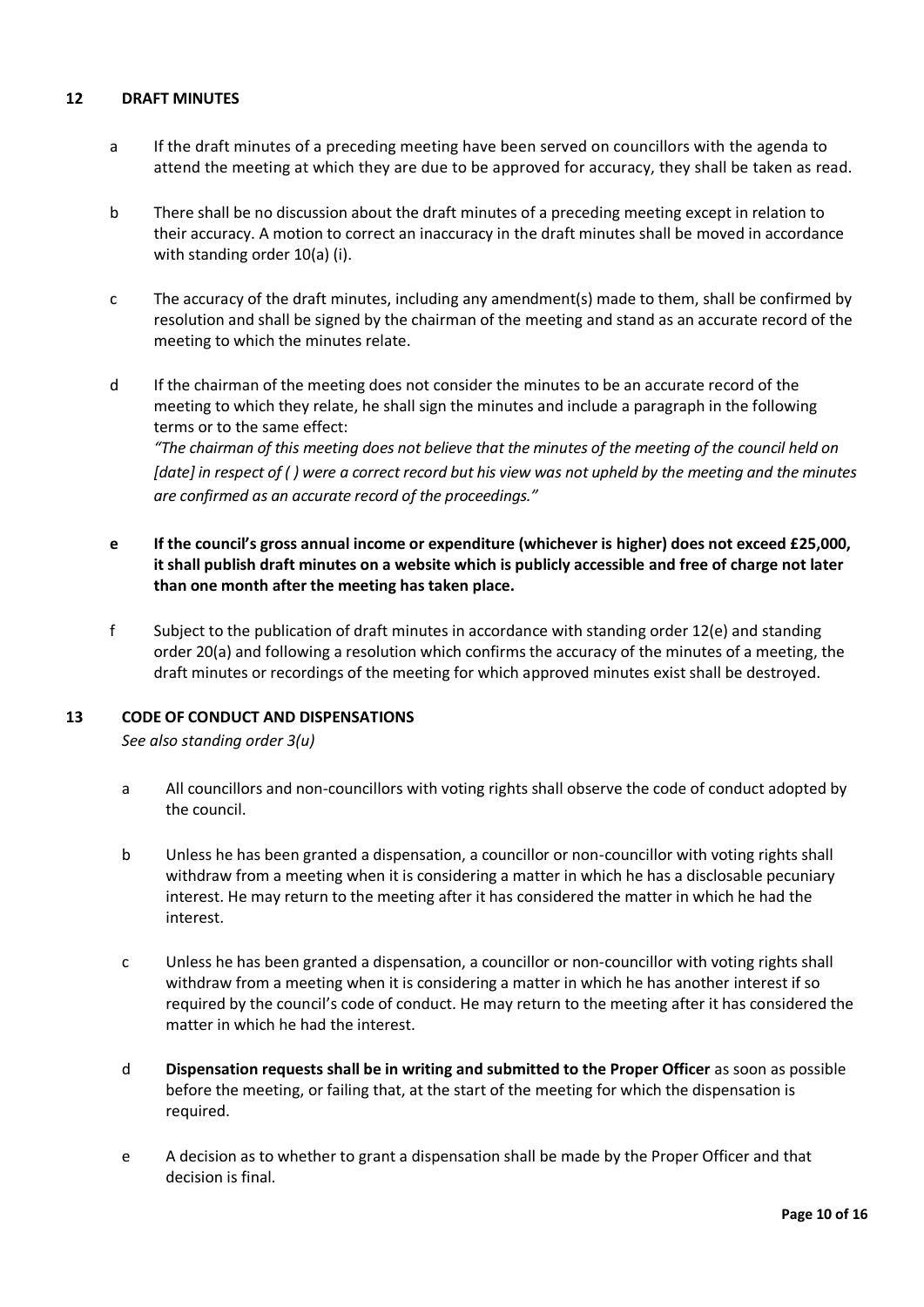- f A dispensation request shall confirm:
	- i. the description and the nature of the disclosable pecuniary interest or other interest to which the request for the dispensation relates;
	- ii. whether the dispensation is required to participate at a meeting in a discussion only or a discussion and a vote;
	- iii. the date of the meeting or the period (not exceeding four years) for which the dispensation is sought; and
	- iv. an explanation as to why the dispensation is sought.
- g Subject to standing orders 13(d) and (f), a dispensation request shall be considered by the Proper Officer before the meeting or, if this is not possible, at the start of the meeting for which the dispensation is required.
- **h A dispensation may be granted in accordance with standing order 13(e) if having regard to all relevant circumstances any of the following apply:**
	- **i. without the dispensation the number of persons prohibited from participating in the particular business would be so great a proportion of the meeting transacting the business as to impede the transaction of the business;**
	- **ii. granting the dispensation is in the interests of persons living in the council's area; or**
	- **iii. it is otherwise appropriate to grant a dispensation.**

#### **14 CODE OF CONDUCT COMPLAINTS**

- a Upon notification by the District Council that it is dealing with a complaint that a councillor or noncouncillor with voting rights has breached the council's code of conduct, the Proper Officer shall, subject to standing order 11, report this to the council.
- b Where the notification in standing order 14(a) relates to a complaint made by the Proper Officer, the Proper Officer shall notify the chairman of council of this fact, and the chairman shall nominate another councillor to assume the duties of the Proper Officer in relation to the complaint until it has been determined and the council has agreed what action, if any, to take in accordance with standing order 14(d).
- c The council may:
	- i. provide information or evidence where such disclosure is necessary to investigate the complaint or is a legal requirement;
	- ii. seek information relevant to the complaint from the person or body with statutory responsibility for investigation of the matter;
- d **Upon notification by the District Council that a councillor or non-councillor with voting rights has breached the council's code of conduct, the council shall consider what, if any, action to take against him. Such action excludes disqualification or suspension from office.**

## **15 PROPER OFFICER**

a The council's Proper Officer shall be either (i) the Clerk or (ii) other staff member(s) nominated by the council to undertake the work of the Proper Officer when the Proper Officer is absent.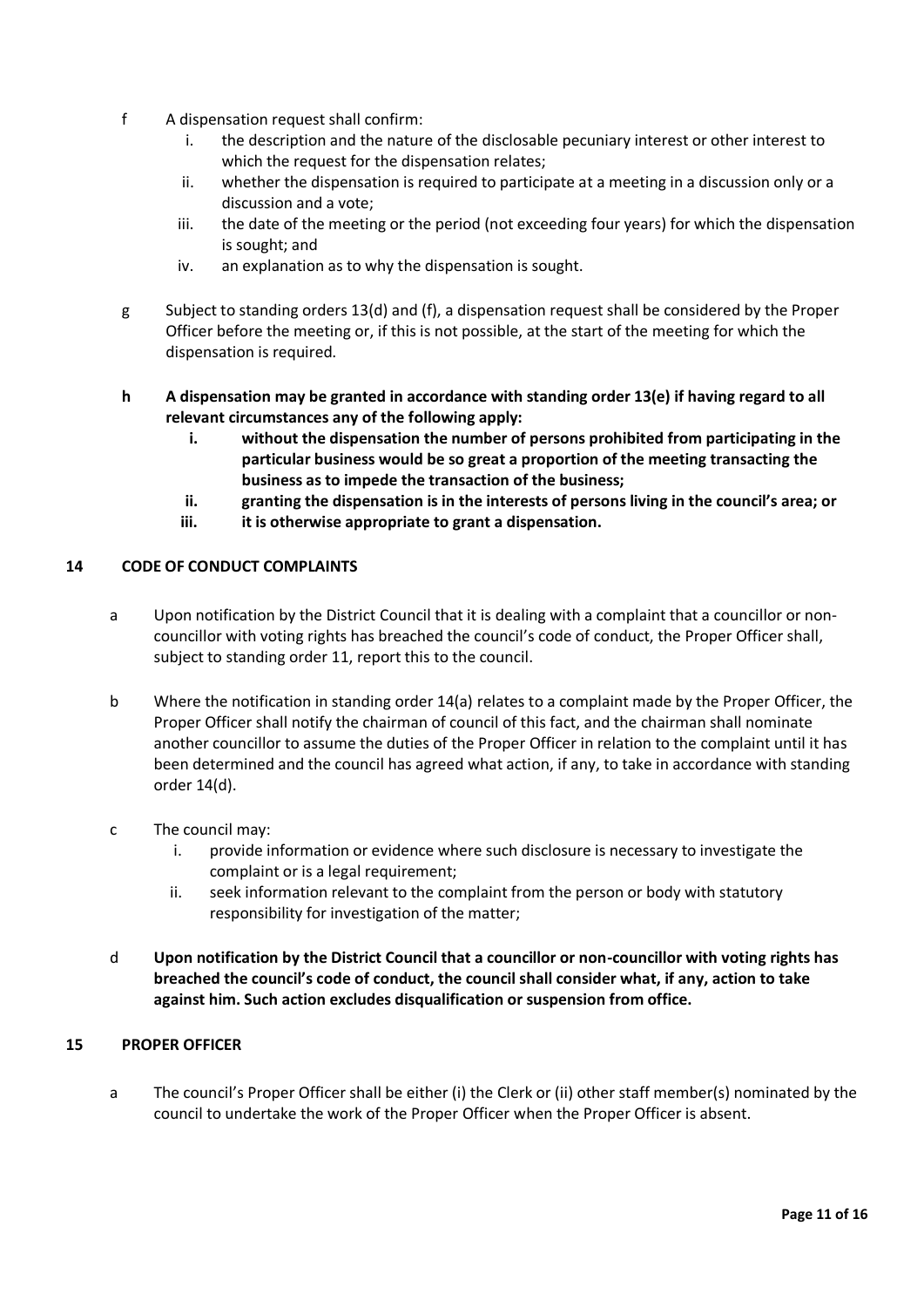- b The council's Proper Officer shall:
	- i. **At least three clear days before a meeting of the council:**
		- **Serve on councillors by delivery or post at their residences or by email authenticated in such manner as the Proper Officer thinks fit, a signed summons confirming the time, place and the agenda (provided the councillor has consented to service by email), and**
		- **Provide, in a conspicuous place, the public notice of the time, place and agenda (provided that the public notice with agenda of an extraordinary meeting of the council convened by councillors is signed by them)**.

*See standing order 3(b) for the meaning of clear days for a meeting of a full council* 

- ii. Subject to standing order 9, include on the agenda all motions in the order received unless a councillor has given written notice at least seven days before the meeting confirming his withdrawal of it.
- iii. **Convene a meeting of the council for the election of a new chairman of the council, occasioned by a casual vacancy in his office.**
- iv. **Facilitate inspection of the minute book by local government electors.**
- v. **Receive and retain copies of byelaws made by other local authorities.**
- vi. Hold acceptance of office forms from councillors.
- vii. Hold a copy of every councillor's register of interests.
- viii. Assist with responding to requests made under freedom of information legislation and rights exercisable under data protection legislation, in accordance with the council's relevant policies and procedures.
- ix. Liaise, as appropriate, with the council's Data Protection Officer.
- x. Receive and send general correspondence and notices on behalf of the council except where there is a resolution to the contrary.
- xi. Assist in the organisation of, storage of, access to, security of and destruction of information held by the council in paper and electronic form subject to the requirements of data protection and freedom of information legislation and other legitimate requirements (e.g., the Limitation Act 1980).
- xii. Arrange for legal deeds to be executed (*See also standing order 23*).
- xiii. Arrange or manage the prompt authorisation, approval, and instruction regarding any payments to be made by the council in accordance with the council's financial regulations.
- xiv. Record every planning application notified to the council and the council's response to the local planning authority in a book for such purpose.
- xv. Refer a planning application received by the council to the chairman or in his absence vicechairman of the council within 2 working days of receipt to facilitate an extraordinary meeting if the nature of a planning application requires consideration before the next ordinary meeting of the council.
- xvi. Manage access to information about the council via the publication scheme.

#### **16 RESPONSIBLE FINANCIAL OFFICER**

a The council shall make appropriate alternative arrangements to undertake the work of the Responsible Financial Officer when the Responsible Financial Officer is absent.

#### **17 ACCOUNTS AND ACCOUNTING STATEMENT**

- a "Proper practices" in standing orders refer to the most recent version of "Governance and Accountability for Local Councils – a Practitioners' Guide".
- b All payments by the council shall be authorised, approved and paid in accordance with the law, proper practices and the council's financial regulations.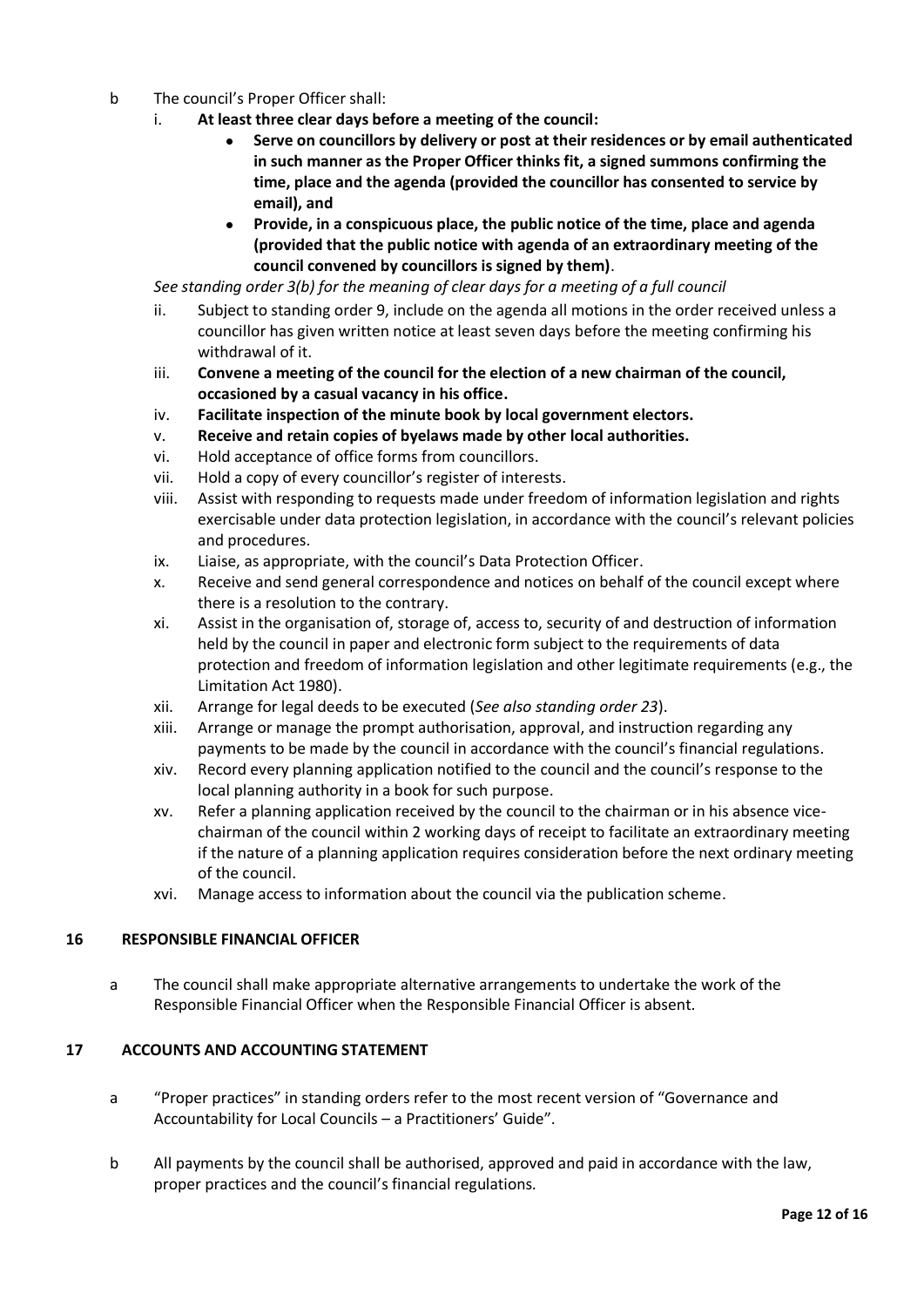c The Responsible Financial Officer shall supply to each councillor as soon as practicable after 30 June, 30 September and 31 December in each year a statement to summarise:

(i) The council's income and expenditure for each quarter;

(ii) The council's aggregate income and expenditure for the year to date;

(iii) The balances held at the end of the quarter being reported and which includes a comparison with the budget for the financial year and highlights any actual or potential overspends.

d As soon as possible after the financial year end at 31 March, the Responsible Financial Officer shall provide:

(i) Each councillor with a statement summarising the council's income and expenditure for the last quarter and the year to date for information: and

(ii) to the council the accounting statements for the year in the form of Section 2 of the Annual Governance and Accountability Return, as required by proper practices, for consideration and approval.

e The year-end accounting statements shall be prepared in accordance with proper practices and apply the form of accounts determined by the council for the year to 31 March. A completed draft Annual Governance and Accountability Return shall be presented to all councillors at least 7 days prior to its anticipated approval by the council. The Annual Governance and Accountability Return of the Council, which is subject to external audit, including the annual governance statement, shall be presented to the council for consideration and formal approval before 30 June.

## **18 FINANCIAL CONTROLS AND PROCUREMENT**

- a The council shall consider and approve financial regulations drawn up by the Responsible Financial Officer, which shall include detailed arrangements in respect of the following:
	- i. the keeping of accounting records and systems of internal control;
	- ii. the assessment and management of financial risks faced by the council;
	- iii. the work of the independent internal auditor in accordance with proper practices and the receipt of regular reports from the internal auditor, which shall be required at least annually;
	- iv. the inspection and copying by councillors and local electors of the council's accounts and/or orders of payments; and
	- v. whether contracts with an estimated value below £50,000 due to special circumstances are exempt from a tendering or procurement exercise.
- b Financial regulations shall be reviewed regularly and at least annually for fitness of purpose.
- c **A public contract regulated by the Public Contracts Regulations 2015 an estimated value in excess of £25,000 but less than the relevant thresholds in standing order 18(f) is subject to Regulations 109-114 of the Public Contracts Regulations 2015 which include a requirement on the council to advertise the contract opportunity In the Contract Finder website regardless of what other means it uses to advertise the opportunity.**
- d Subject to additional requirements in the financial regulations of the council, the tender process for contracts for the supply of goods, materials, services or the execution of works shall include, as a minimum, the following steps:
	- i. a specification of the goods, materials, services or the execution of works shall be drawn up
	- ii. an invitation to tender shall be drawn up to confirm (i) the council's specification (ii) the time,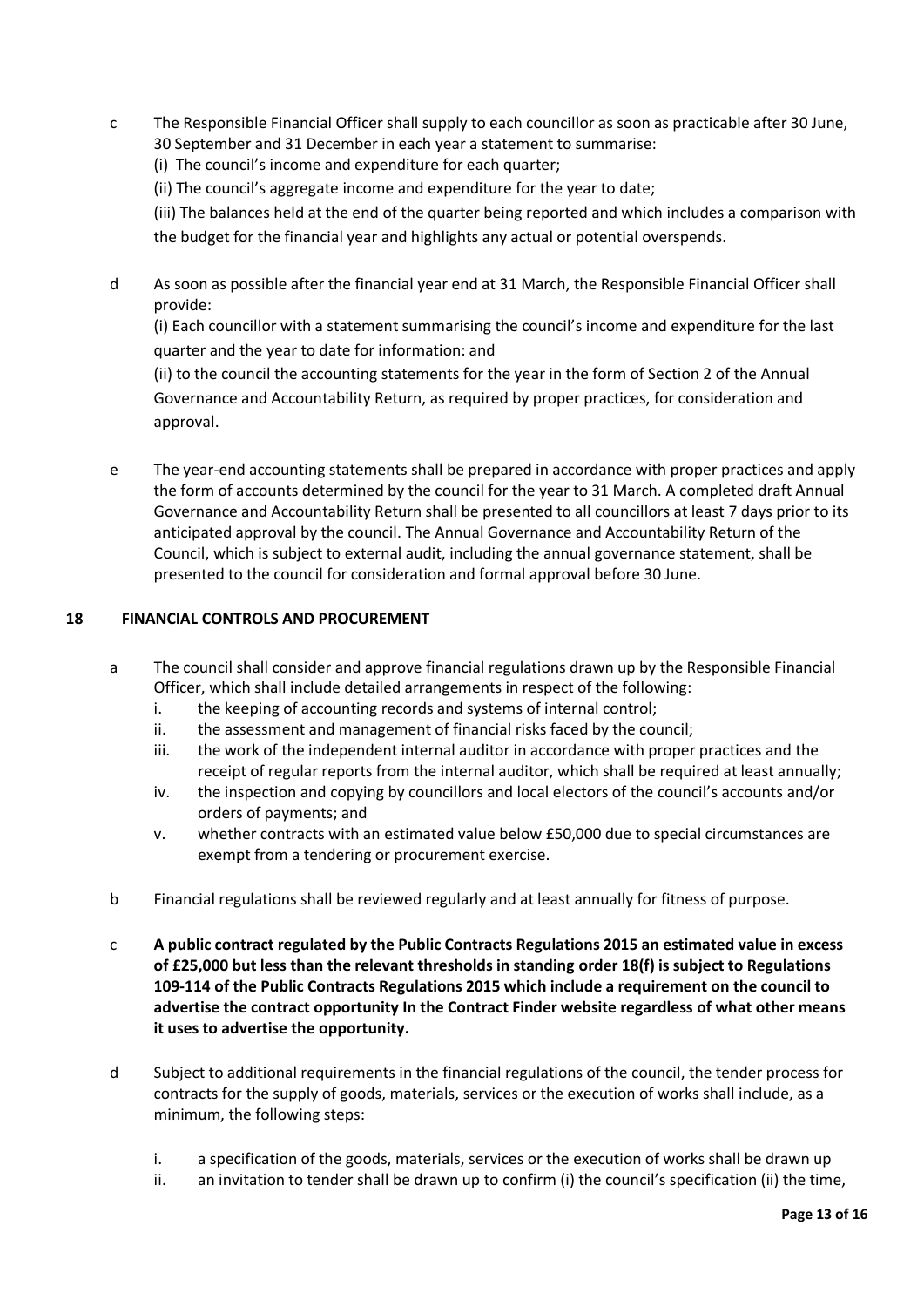date and address for submission of tenders (iii) the date of the council's written response to the tender and (iv) the prohibition on prospective contractors contacting councillors or staff to encourage or support their tender outside the prescribed process

- iii. the invitation to tender shall be advertised in a local newspaper and in any other manner that is appropriate
- iv. tenders are to be submitted in writing in a sealed marked envelope addressed to the Proper **Officer**
- v. tenders shall be opened by the Proper Officer in the presence of at least two councillors, after the deadline for submissions of tenders has passed
- vi. tenders are to be reported to and considered by the appropriate meeting of council or a committee or sub-committee with delegated responsibility.
- e The council is not bound to accept the lowest value tender.
- f **A public contract regulated by the Public Contracts Regulations 2015 with an estimated value in excess of £189,330 for a public service or supply contract or in excess of £4,733,252 for a public works contract (or other thresholds determined by the European Commission every two years and published in the Official Journal of the European Union (OJEU)) shall comply with the relevant procurement procedures and other requirements in the Public Contracts Regulations 2015 which include advertising the contract opportunity on the Contracts Finder website and in OJEU.**
- g **A public contract in connection with the supply of gas, heat, electricity, drinking water, transport services, or postal services to the public; or the provision of a port or airport; or the exploration for or extraction of gas, oil or solid fuel with an estimated value in excess of £378,660 for a supply, services or design contract; or in excess of £4,733,252 for a works contract; or £663,540 for a social and other specific services contract (or other thresholds determined by the European Commission every two years and published in OJEU) shall comply with the relevant procurement procedures and other requirements in the Utilities Contracts Regulations 2016.**

#### **19 HANDLING STAFF MATTERS**

- a A matter personal to a member of staff that is being considered by a meeting of the council is subject to standing order 11.
- b Subject to the council's policy regarding absences from work, the Clerk staff shall notify the chairman of the council, or in his absence, the vice-chairman of the council of any absence occasioned by illness or other reason and that person shall report such absence to the council at its next meeting.
- c The chairman of the council, or in his absence the vice-chairman of the council, shall upon a resolution conduct a review of the performance and annual appraisal of the work of the Proper Officer. The review and appraisal shall be reported in writing and are subject to approval by resolution by the council.
- d Subject to the council's policy regarding the handling of grievance matters, the Clerk shall contact the chairman of the council, or in his absence, the vice-chairman of the council in respect of an informal or formal grievance matter, and this matter shall be reported back and progressed by resolution of the council.
- e Subject to the council's policy regarding the handling of grievance matters, if an informal or formal grievance matter raised by the Clerk relates to the chairman or vice-chairman of the council, this shall be communicated to another member of the council, which shall be reported back and progressed by resolution of the council.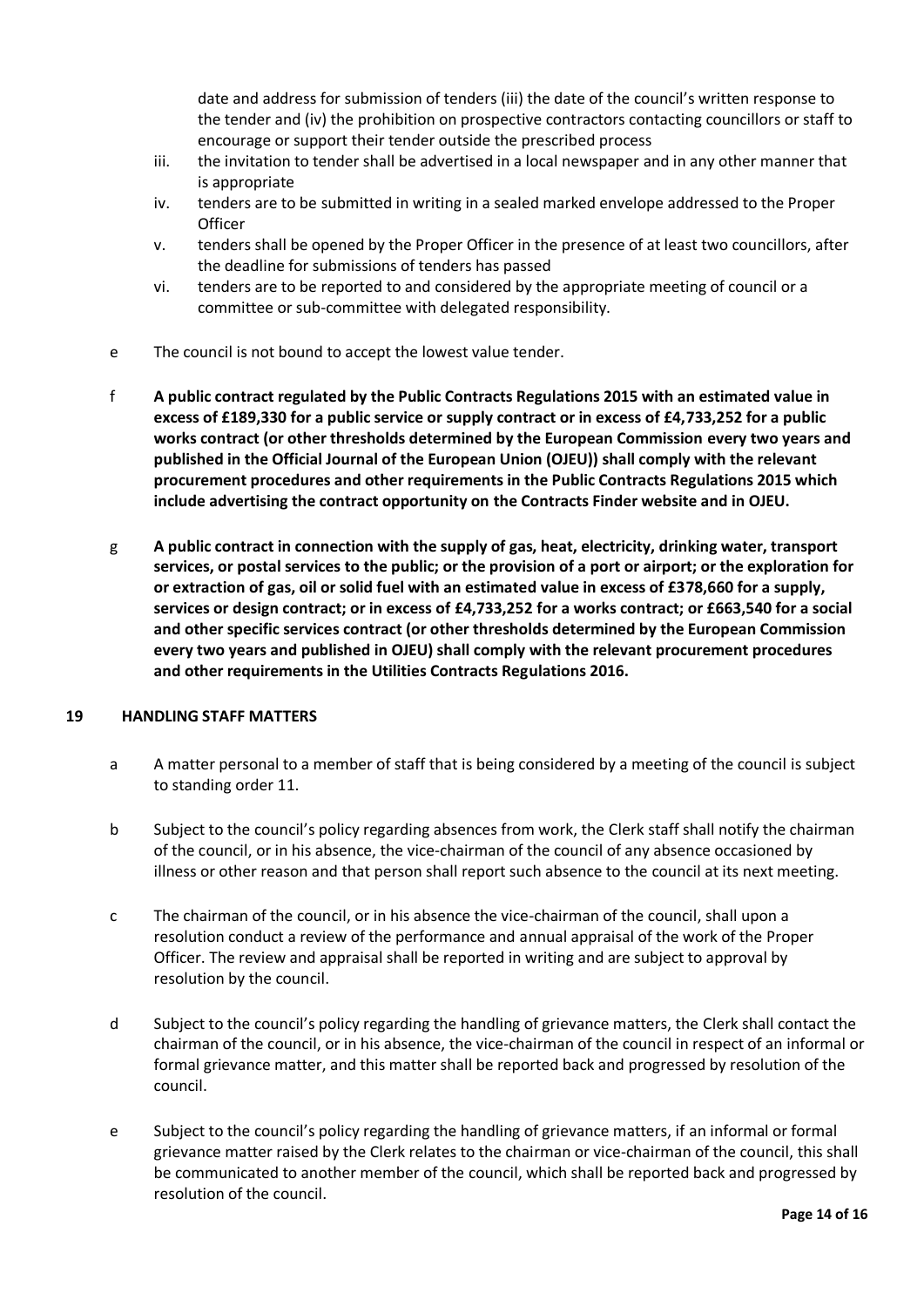- f Any persons responsible for all or part of the management of staff shall treat as confidential the written records of all meetings relating to their performance, capabilities, grievance or disciplinary matters.
- g In accordance with standing order 11(a), persons with line management responsibilities shall have access to staff records referred to in standing order 19(f).

## **20 RESPONSIBILITIES TO PROVIDE INFORMATION**

*See also standing order 21*

- **a In accordance with freedom of information legislation, the council shall publish information in accordance with its publication scheme and respond to requests for information held by the council.**
- **b The council shall publish information in accordance with the requirements of the Smaller Authorities (Transparency Requirements) (England) Regulations 2015.**

#### **21 RESPONSIBILITIES UNDER DATA PROTECTION LEGISLATION**

(Below is not an exclusive list) *See also standing order 11*

- a The council may appoint a Data Protection Officer.
- **b The council shall have policies and procedures in place to respond to an individual exercising his statutory rights concerning his personal data.**
- **c The council shall have a written policy in place for responding to and managing a personal data breach.**
- **d The council shall keep a record of all personal data breaches comprising the facts relating to the personal data breach, its effects and the remedial action taken.**
- **e The council shall ensure that information communicated in its privacy notice(s) is in an easily accessible and available form and kept up to date.**
- **f The council shall maintain a written record of its processing activities.**

#### **22 RELATIONS WITH THE PRESS/MEDIA**

a All requests from the press or other media for an oral or written statement or comment from the council, its councillors or staff shall be handled in accordance with the council's policy in respect of dealing with the press and/or other media.

#### **23 EXECUTION AND SEALING OF LEGAL DEEDS**

*See also standing order 15(b) (xiii) and (xvii)*

a A legal deed shall not be executed on behalf of the council unless authorised by a resolution.